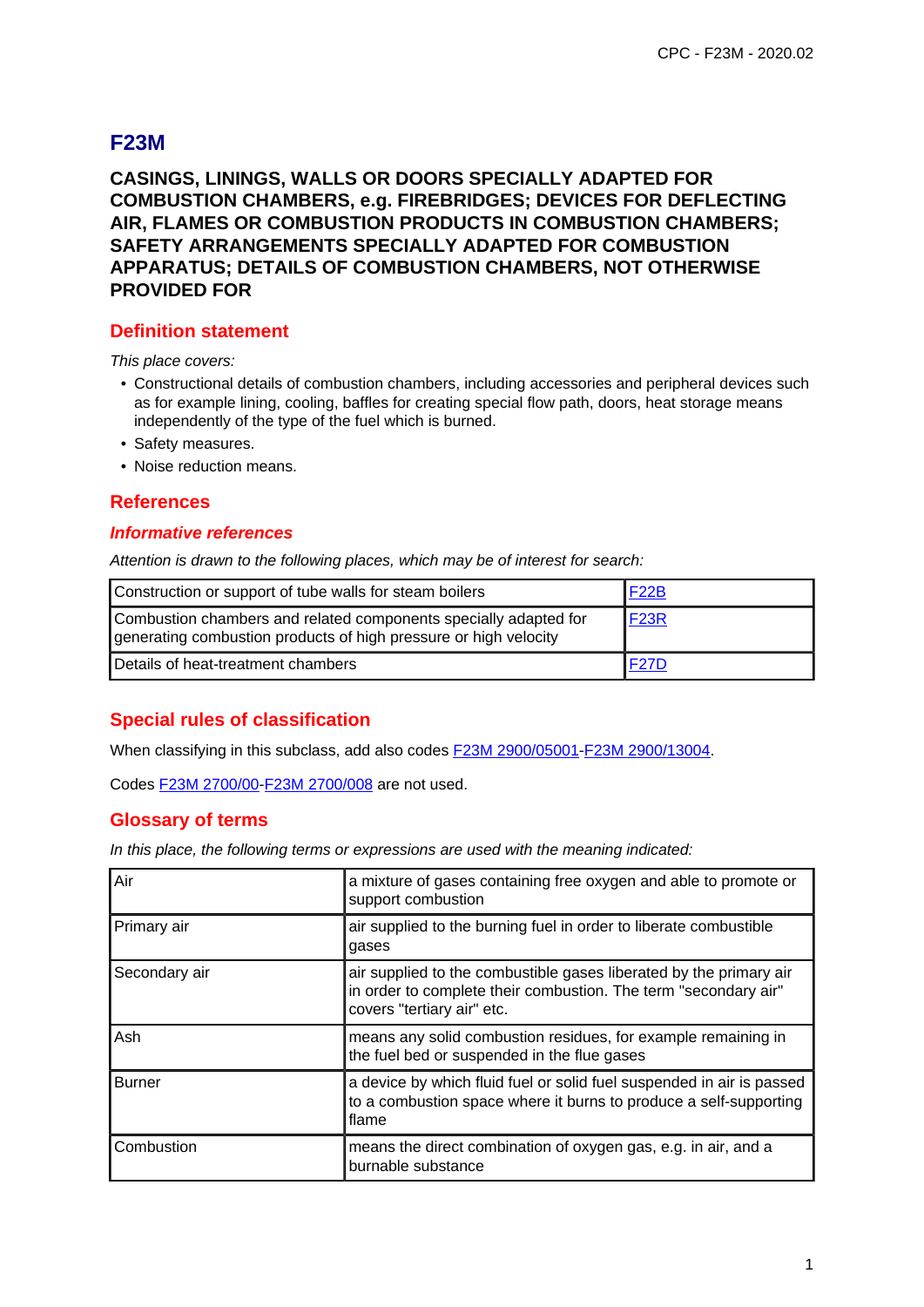| Combustion chamber | a chamber in which fuel is burned to establish a self-supporting fire<br>or flame and which surrounds that fire or flame                                                       |
|--------------------|--------------------------------------------------------------------------------------------------------------------------------------------------------------------------------|
| Combustion zone    | the part of the apparatus where the reaction takes place between<br>air and fuel                                                                                               |
| Firebridge         | a low wall separating the fuel bed from adjacent flue gas<br>passages in apparatus for combustion of solid fuel, for example in<br>reverberatory furnaces or fire-tube boilers |
| Flue gases         | any gaseous products of combustion                                                                                                                                             |
| Grate              | a perforated surface, e.g. a grid, which supports or delimits a bed<br>of burning fuel and serves to supply primary air                                                        |

## **Synonyms and Keywords**

In patent documents, the following words/expressions are often used with the meaning indicated:

| "boiler" | "combustion apparatus". |
|----------|-------------------------|
| "burner" | "combustion apparatus". |

# **F23M 3/00**

## **Firebridges**

## **References**

#### **Informative references**

Attention is drawn to the following places, which may be of interest for search:

| Firebridges modified for circulation of fluids, e.g. air, steam, water | F23M 3/02 |
|------------------------------------------------------------------------|-----------|
| Baffles not confining the fire                                         | F23M 9/06 |

# **F23M 5/00**

## **Casings; Linings; Walls**

#### **References**

#### **Informative references**

Attention is drawn to the following places, which may be of interest for search:

| Casings characterised by the shape of the bricks or blocks used                      | F23M 5/02              |
|--------------------------------------------------------------------------------------|------------------------|
| Support for linings                                                                  | F23M 5/04              |
| Ceramic materials                                                                    | C04B 33/00, C04B 35/00 |
| Construction or support of tube walls for steam boilers                              | <b>F22B</b>            |
| Casings, linings, or walls of heat-treatment chambers of ovens, kilns, or<br>retorts | <b>F27D</b>            |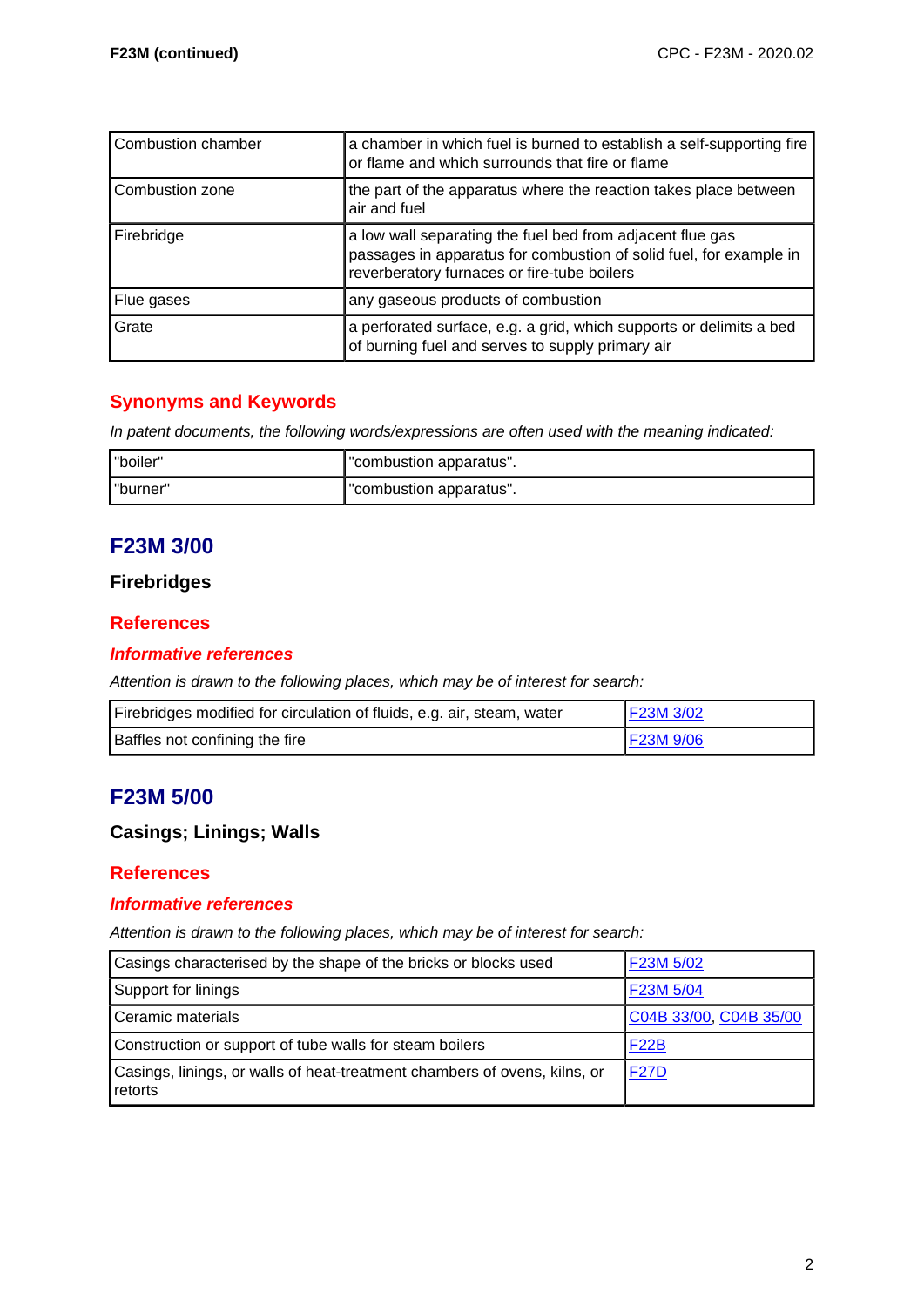# **F23M 5/02**

## **characterised by the shape of the bricks or blocks used**

### **References**

#### **Informative references**

Attention is drawn to the following places, which may be of interest for search:

# **F23M 7/00**

**Doors**

## **References**

#### **Informative references**

Attention is drawn to the following places, which may be of interest for search:

| Doors in general               | FORP                    |
|--------------------------------|-------------------------|
| Doors for flues or smoke-boxes | F <sub>23</sub> J 13/08 |

# **F23M 9/00**

**Baffles or deflectors for air or combustion products (baffles or deflectors for air or combustion products structurally associated with burners F23D); Flame shields**

#### **References**

#### **Limiting references**

This place does not cover:

| Baffles or deflectors for air or combustion products structurally associated F23D |  |
|-----------------------------------------------------------------------------------|--|
| with burners                                                                      |  |

#### **Informative references**

Attention is drawn to the following places, which may be of interest for search:

| Interconnection of water-tubes in boilers for fluid flow        | F22B 37/00 |
|-----------------------------------------------------------------|------------|
| Controlling combustion using gas detectors                      | F23N 5/003 |
| Safety arrangements obtained by means of controlling combustion | F23N 5/24  |
| Alarm systems                                                   | G08B       |